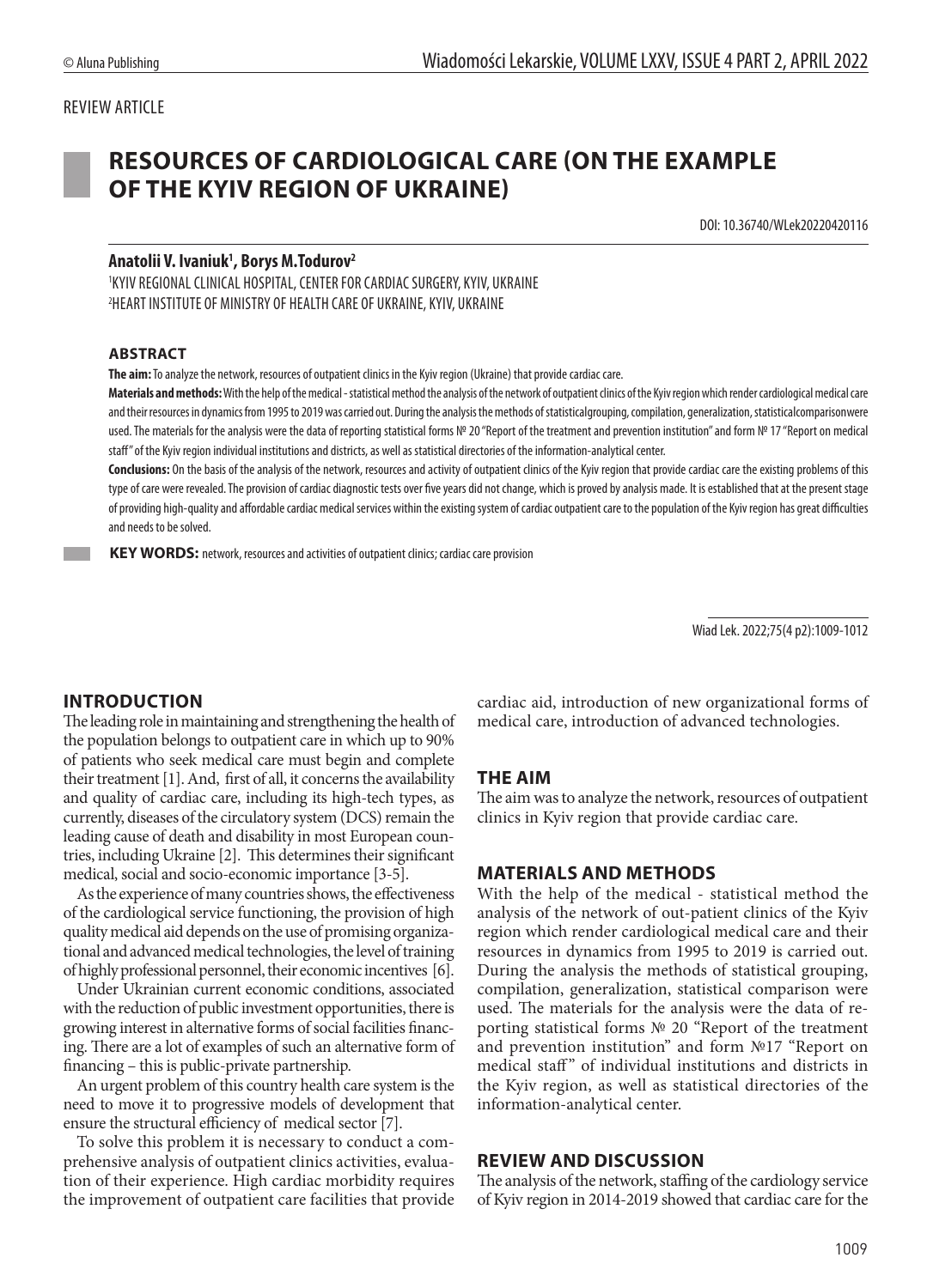|  |  | Table I. Cardiology consulting rooms of Central District Hospitals |  |  |
|--|--|--------------------------------------------------------------------|--|--|
|--|--|--------------------------------------------------------------------|--|--|

| <b>Name of the region</b>                        | <b>Number of</b><br>consulting rooms |  |  |  |
|--------------------------------------------------|--------------------------------------|--|--|--|
| Kyiv region (total)                              | 27                                   |  |  |  |
| <b>District</b>                                  | 24                                   |  |  |  |
| <b>Bila Tserkva</b>                              | 1                                    |  |  |  |
| Boguslavsky                                      | 1                                    |  |  |  |
| Boryspil                                         | 1                                    |  |  |  |
| Borodyansky                                      | 1                                    |  |  |  |
| Brovarsky                                        | 2                                    |  |  |  |
| Vasylkivsky                                      | 1                                    |  |  |  |
| Vyshgorod                                        | 1                                    |  |  |  |
| Ivankivsky                                       | 1                                    |  |  |  |
| Kyiv-Sviatoshynskyi                              | $\overline{2}$                       |  |  |  |
| Makarivsky                                       | 1                                    |  |  |  |
| Myronivsky                                       | 1                                    |  |  |  |
| Obukhov                                          | 1                                    |  |  |  |
| Pereyaslav-Khmelnytsky                           | 1                                    |  |  |  |
| Rokytnyansky                                     | 1                                    |  |  |  |
| Skvyrsky                                         | 1                                    |  |  |  |
| Tarashchansky                                    | 1                                    |  |  |  |
| Tetiivsky                                        | $\overline{2}$                       |  |  |  |
| Fastivsky                                        | 1                                    |  |  |  |
| <b>Bila Tserkva</b>                              | $\overline{2}$                       |  |  |  |
| Irpin                                            | 1                                    |  |  |  |
| <b>Fastiv City Hospital</b>                      | 1                                    |  |  |  |
| Regional institutions on the territory of Kyiv   | 1                                    |  |  |  |
| Region children's hospital Nº1 (Boyarka)         | 1                                    |  |  |  |
| Region children's hospital Nº2 (Bila<br>Tserkva) | 1                                    |  |  |  |

population of the mentioned area is provided by the cardiological consulting rooms of Central District Hospitals (CDH) (Table I), which had 38 outpatient positions of cardiologists (by 01.01. 2019). During 2014 - 2019 there were no significant changes in the network of cardiac offices of the Kyiv region.

Thus, there are a total of 27 cardiology consulting rooms in the Kyiv region, and 24 of them are in the districts of the region and 3 in regional institutions.

In total, from 2014 to 2019, there were 102.75 positions of cardiologists in the Central District Hospitals, including 38.00 positions in outpatient clinics and 64.75 positions in hospitals (Table II).

There were no cardiologists' positions inStavyshche, Polissya districts and Rzhyshchiv by the end of 2018.

For 15 years (1995 – 2014) the number of cardiologists decreased from 108 persons in 1995 to 79 in2014 in the Kiev region, but then from 2014 to 2019 on the contrary it increased to 91 by 2019.

Dynamic analysis of the state of the cardiology network in the Kyiv region from 2014 to 2019 showed that the development of the material and technical base of the cardiology service in the Kyiv region is insufficient.

Besides In the Kyiv region there is also a downward trend in cardiac beds, which in 1995 numbered 1160, i. e. 6.1 per 10 thousand of population; in 2014 - 710, which corresponds to 4.08 per 10 thousand of population, and in 2019 year - 513, which corresponds to 2.97 per 10 thousand of population of the region. In fact, the reduction was almost 56%, i. e. in the Kyiv region every second cardiac bed was reduced.

From 29 districts of the Kyiv region 10 districts are equipped with minimal diagnostic equipment for the diagnosis of cardiac pathology (Table III).

In 14 districts there are no echocardiographs, in 16 districts they do not work, or there are no bicycle ergometers, and from 8 districts which have bicycle ergometers, in three they are 1982-1985 years of release. Only 3 districts of the region, Kyiv Regional Hospital №2 and Kyiv Regional Cardiology Dispensary, can perform daily ECG and blood pressure monitoring. Of the 15 districts, i.e. a half do not have the opportunity to conduct blood tests for lipids. Holter ECG and blood pressure monitoring of patients can be performed only in 4 districts of the region, Kyiv Regional Hospital N 2 and Kyiv Regional Cardiology Dispensary.

The dynamics of indicators of cardiological diagnostic tests for five years shows that almost nothing has changed for the better, and BEM and CRFC became less.

The Kyiv region of Ukraine remains practically the only one in the country where a cardiac surgery center which carries out methodical work with the network of cardiac Central District Hospitals.

For a number of years, cardiovascular diseases and exacerbations of their chronic forms occupy one of the leading places in the structure of the general morbidity of the population of Ukraine. Increasingly, cardiovascular diseases are registered in people of young working age, which causes significant economic damage. The proportion of diseases of the circulatory system remains stably high, and diseases of the circulatory system continue to occupy a leading place in the structure of total mortality of the population.

Therefore, the provision of highly specialized cardiological care to the population of the country and, in particular, the Kiev region should be one of the priority tasks of public health.

Improving medical care for patients with cardiovascular diseases will require equipping specialized medical and preventive institutions with medical diagnostic equipment, modernizing hospitals in medical and preventive institutions of a cardiological profile. increasing the volume of specialized (interventional and cardiac surgery) types of care for cardiological patients.

The use of all types of emergency care for cardiological patients (medication, endovascular, cardiac surgery) requires appropriate staffing and regulatory and methodological support.

.It is also necessary to improve the continuity in the provision of medical care at the outpatient and polyclinic stages, which will help reduce mortality and disability.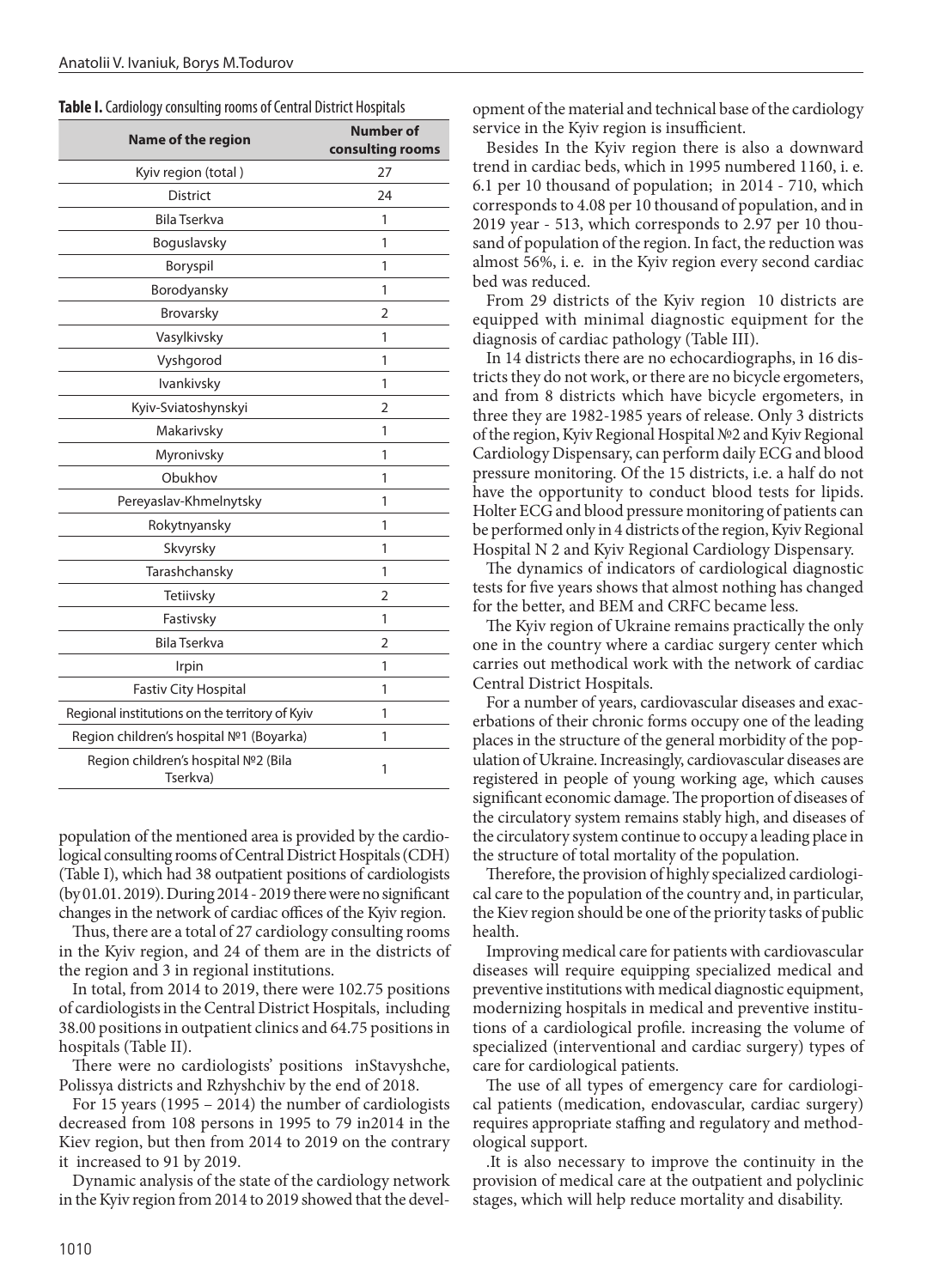| Table II. Number of outpatient positions of cardiologists in the Kyiv region |  |  |  |  |
|------------------------------------------------------------------------------|--|--|--|--|
|------------------------------------------------------------------------------|--|--|--|--|

| <b>Job title</b>            | Including in the polyclinic (outpatient clinic) dispensary, consultations |                      |  |  |  |  |  |
|-----------------------------|---------------------------------------------------------------------------|----------------------|--|--|--|--|--|
|                             | full-time employees                                                       | <b>Position held</b> |  |  |  |  |  |
| Kyiv Region                 | 38.00                                                                     | 35.75                |  |  |  |  |  |
| <b>Districts</b>            | 31.00                                                                     | 28.75                |  |  |  |  |  |
| Baryshivsky                 | 0.25                                                                      | 0.25                 |  |  |  |  |  |
| Bila Tserkva                | 1.00                                                                      | 1.00                 |  |  |  |  |  |
| Boguslavsky                 | 1.00                                                                      | 1.00                 |  |  |  |  |  |
| Boryspil                    | 1.50                                                                      | 1.00                 |  |  |  |  |  |
| Borodyansky                 | 1.00                                                                      | 1.00                 |  |  |  |  |  |
| Brovarsky                   | 2.00                                                                      | 2.00                 |  |  |  |  |  |
| Vasylkivsky                 | 1.75                                                                      | 1.75                 |  |  |  |  |  |
| Volodarsky                  | 0.50                                                                      | 0.50                 |  |  |  |  |  |
| Vyshgorod                   | 1.25                                                                      | 1.25                 |  |  |  |  |  |
| Zgurivsky                   | 0.50                                                                      | 0.50                 |  |  |  |  |  |
| Ivankivsky                  | 1.00                                                                      | 1.00                 |  |  |  |  |  |
| K-Sviatoshynsky             | 3.50                                                                      | 3.50                 |  |  |  |  |  |
| Kagarlytsky                 | 0.50                                                                      | 0.00                 |  |  |  |  |  |
| Makarivsky                  | 1.00                                                                      | 1.00                 |  |  |  |  |  |
| Myronivsky                  | 1.00                                                                      | 1.00                 |  |  |  |  |  |
| Obukhov                     | 0.50                                                                      | 0.50<br>1.00         |  |  |  |  |  |
| P-Khmelnytsky               | 1.00                                                                      |                      |  |  |  |  |  |
| Polissya                    | 0.00                                                                      | 0.00                 |  |  |  |  |  |
| Rokytnyansky                | 1.00                                                                      | 1.00                 |  |  |  |  |  |
| Skvyrsky                    | 1.00                                                                      | 1.00                 |  |  |  |  |  |
| Stavyshchansky              | 0.00                                                                      | 0.00                 |  |  |  |  |  |
| Tarashchansky               | 0.50                                                                      | 0.50                 |  |  |  |  |  |
| Tetiivsky                   | 1.00                                                                      | 1.00                 |  |  |  |  |  |
| Fastiv                      | 1.00                                                                      | 1.00                 |  |  |  |  |  |
| Yagotinsky                  | 1.00                                                                      | 1.00                 |  |  |  |  |  |
| Bila Tserkva, town          | 4.00                                                                      | 4.00                 |  |  |  |  |  |
| Irpin, town and Bucha, town | 1.50                                                                      | 1.50                 |  |  |  |  |  |
| Berezan, town               | 0.00                                                                      | 0.00                 |  |  |  |  |  |
| Rzhyshchiv                  | 0.00                                                                      | 0.00                 |  |  |  |  |  |
| Region hospital Nº2         | 2.50                                                                      | 2.50                 |  |  |  |  |  |
| Region cardio dispensary    | 4.50                                                                      | 4.50                 |  |  |  |  |  |
|                             |                                                                           |                      |  |  |  |  |  |

**Table III.** Dynamics of indicators of provision of cardiological diagnostic examinations, 2014 -2018

| Ν | <b>District</b>    | <b>ECG</b> | <b>EchoCG</b> |      | <b>BEM</b> |      | <b>PCCS</b> |      | <b>Holter</b> |      | Angiography |
|---|--------------------|------------|---------------|------|------------|------|-------------|------|---------------|------|-------------|
|   |                    | 2014-2018  | 2014          | 2018 | 2014       | 2018 | 2014        | 2018 | 2014          | 2018 | 2014-1018   |
|   | Total by districts | 30         | 15            | 16   | 14         | 8    | $\Omega$    | 0    |               |      |             |
|   | Total, regional    |            |               |      |            |      |             |      |               |      |             |
|   | Total by district  | 32         | 17            | 18   | 16         | 10   |             |      | h             | h    |             |

## **CONCLUSIONS**

It is established that at the present stage of providing high-quality cardiac medical services within the existing system of cardiac outpatient care to the population of the Kyiv region has great

difficulties. The problem of organizing cardiac care for the rural population of Kyiv region does exist and needs to be solved.

Prospects for further research. The results obtained will be used in substantiation of conceptual directions of